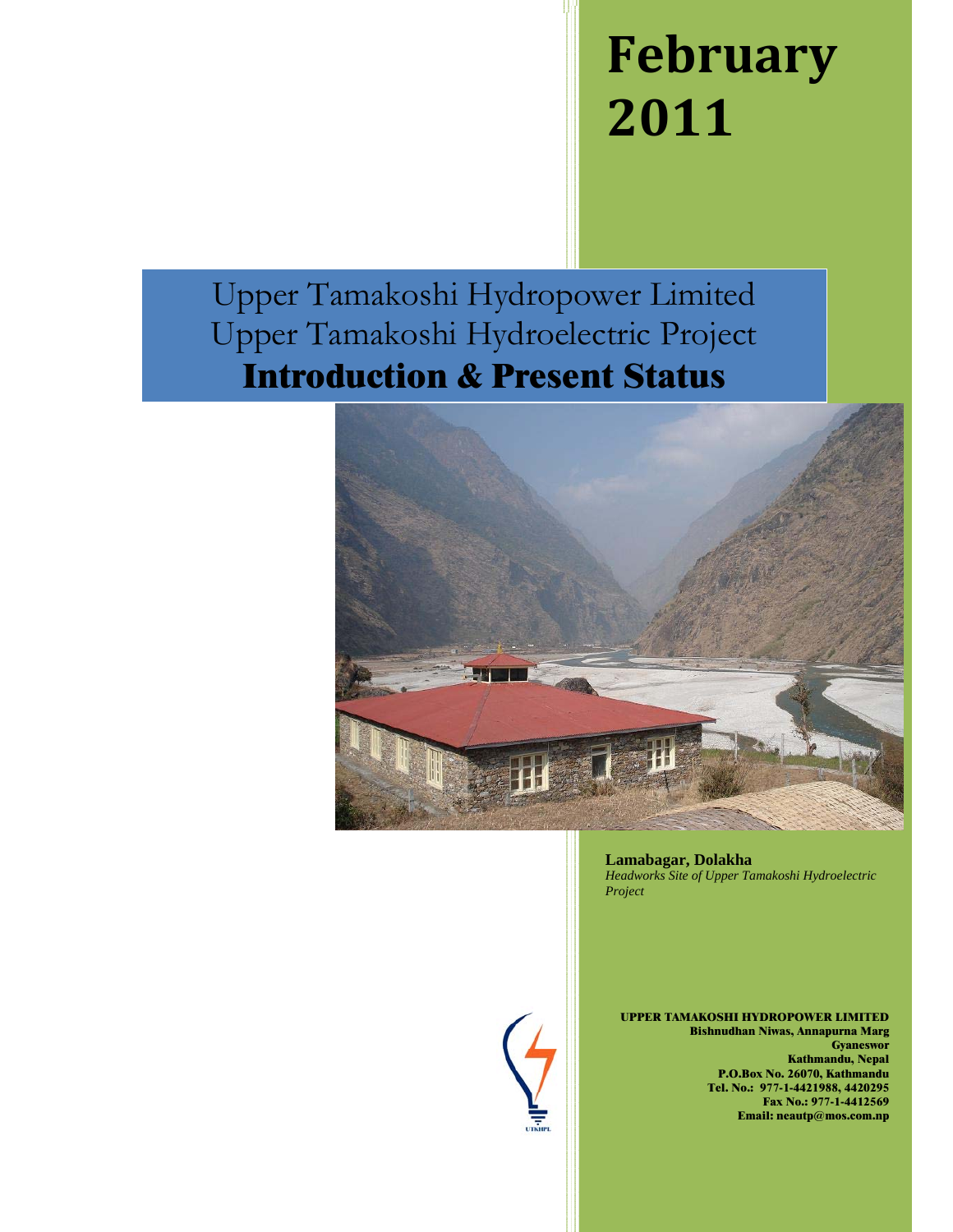# **Contents**

| $\mathbf{1}$ .   |  |
|------------------|--|
| 1.1              |  |
| 1.2              |  |
| 1.3              |  |
| 1.4              |  |
| 1.5              |  |
| 2.               |  |
| 2.1              |  |
| 2.2              |  |
| 2.3              |  |
| 2.3.1            |  |
| 2.3.2            |  |
| 2.3.3            |  |
| 2.3.4            |  |
| 3.               |  |
| $\overline{4}$ . |  |
| 4.1              |  |
| 4.2              |  |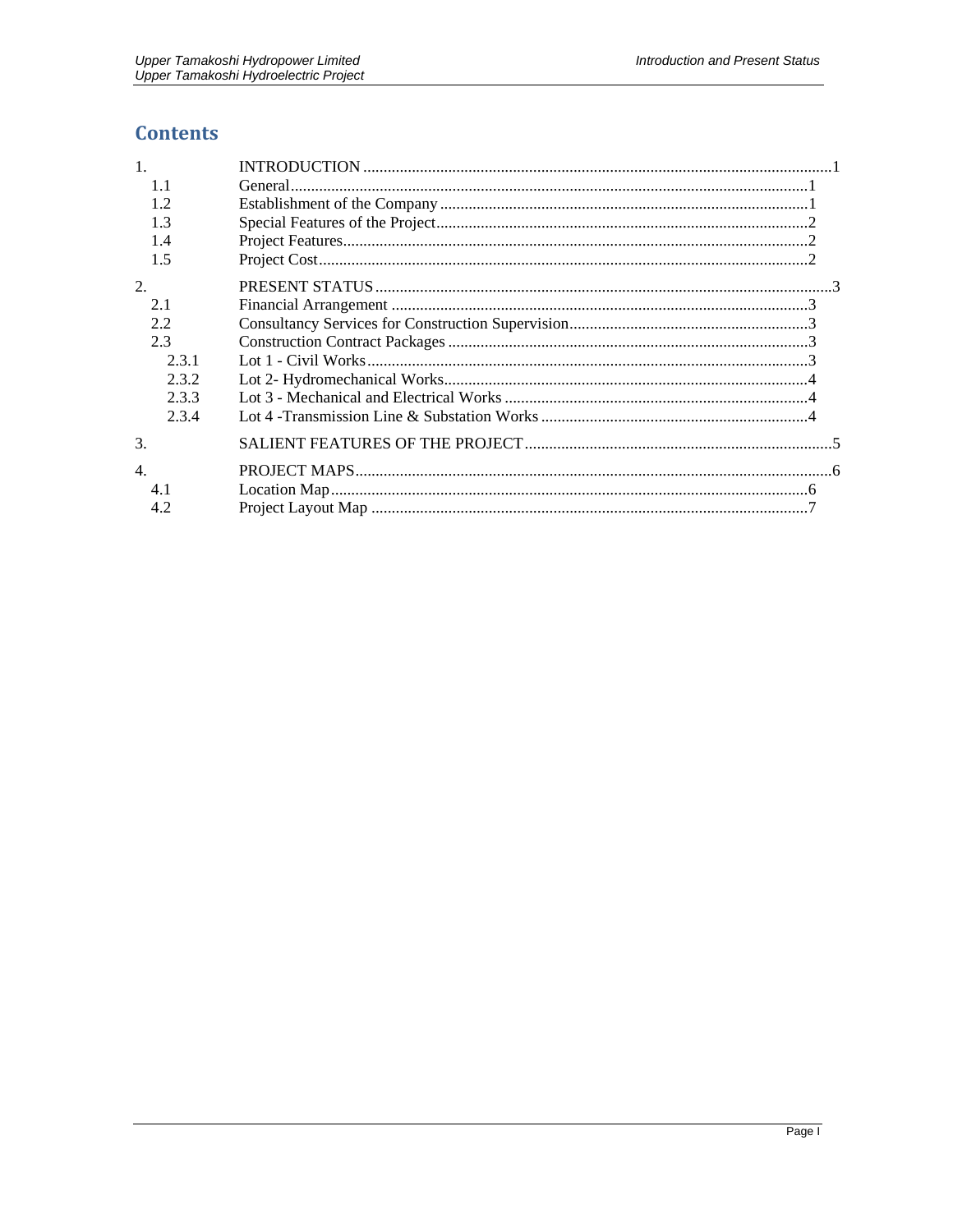#### **1. INTRODUCTION**

#### **1.1 General**

Upper Tamakoshi Hydroelectric Project (UTKHEP) is the largest project so far in Nepal under implementation phase. It is the national priority project and its early commissioning is very important in order to cope with the ongoing electricity crisis in Nepal. It is located in Lamabagar VDC of Dolakha District, Janakpur Zone, Central Development Region of Nepal. It is located in the lower region of the Higher Himalayas, in the catchment of the Tamakoshi River. The Tamakoshi River is one of the major tributaries of the Sunkoshi River in the Koshi River Basin. The intake for the hydropower plant is located at Lamabagar Village, which lies at direct distances of about 6 km south of the border with China (Tibet) and 32 km north to northeast of the Dolakha District centre, Charikot.

The Project is a run-of-river hydropower development with limited storage capacity in the intake pond for daily peaking operation. The design discharge of the plant is 66  $m^3/s$ . The plant, which is located in an underground powerhouse within the mountain ridge between Lamabagar and Gongar Khola, will utilise a maximum gross head of 822 m between elevations 1987 masl (Highest Regulated Water Level in the intake pond) and 1165 masl (the Pelton turbine runner elevation). Environmental Impact Assessment (EIA) reports concluded that the Project is an environmentally friendly project with few adverse impacts compared to most other comparable hydropower projects. Environmental Impact Assessment (EIA) reports for both Generation and Transmission Line has been approved by the Government of Nepal (GoN). Similarly, GoN has issued "Generation License for Construction" to the Company in December 06, 2010 for the construction of UTKHEP.

# **1.2 Establishment of the Company**

Nepal Electricity Authority<sup>1</sup> (NEA) has established an autonomous company named 'Upper Tamakoshi Hydropower Limited' (UTKHPL) in March 2007 as an executing agency for the implementation of the Project. There are six full time and two invitee members in the Board of Directors (BoD) at present. Out of six full time members, four members from NEA, one from Employees' Provident Fund<sup>2</sup> (EPF) and one from Nepal Telecom<sup>3</sup> (NTC) are representing in the BoD. Similarly, representatives of Citizen Investment Trust<sup>4</sup> (CIT) and Rastriya Beema Sansthan<sup>5</sup> (RBS) are also in the BoD as invitee members.

The share structure of the Company is presented below:

| <b>Institution / Group</b>                  | <b>Percentage</b> |
|---------------------------------------------|-------------------|
| <b>Nepal Electricity Authority</b>          | 41%               |
| Nepal Telecom                               | 6%                |
| <b>Citizent Investment Trust</b>            | 2%                |
| Rastriya Beema Sansthan                     | 2%                |
| <b>General Public</b>                       | 15%               |
| Dolakha Residents                           | 10%               |
| Contributors in EPF                         |                   |
| Company & NEA Staffs                        | 24%               |
| Staffs of debtor institutions (On the basis |                   |
| of debt proportion)                         |                   |
| TOTAL                                       |                   |

www.nea.org.np;

 $\overline{a}$ 

www.epfnepal.com.np

<sup>&</sup>lt;sup>3</sup> www.ntc.net.np

<sup>4</sup> www.nlkosh.org.np

<sup>&</sup>lt;sup>5</sup> www.beema.com.np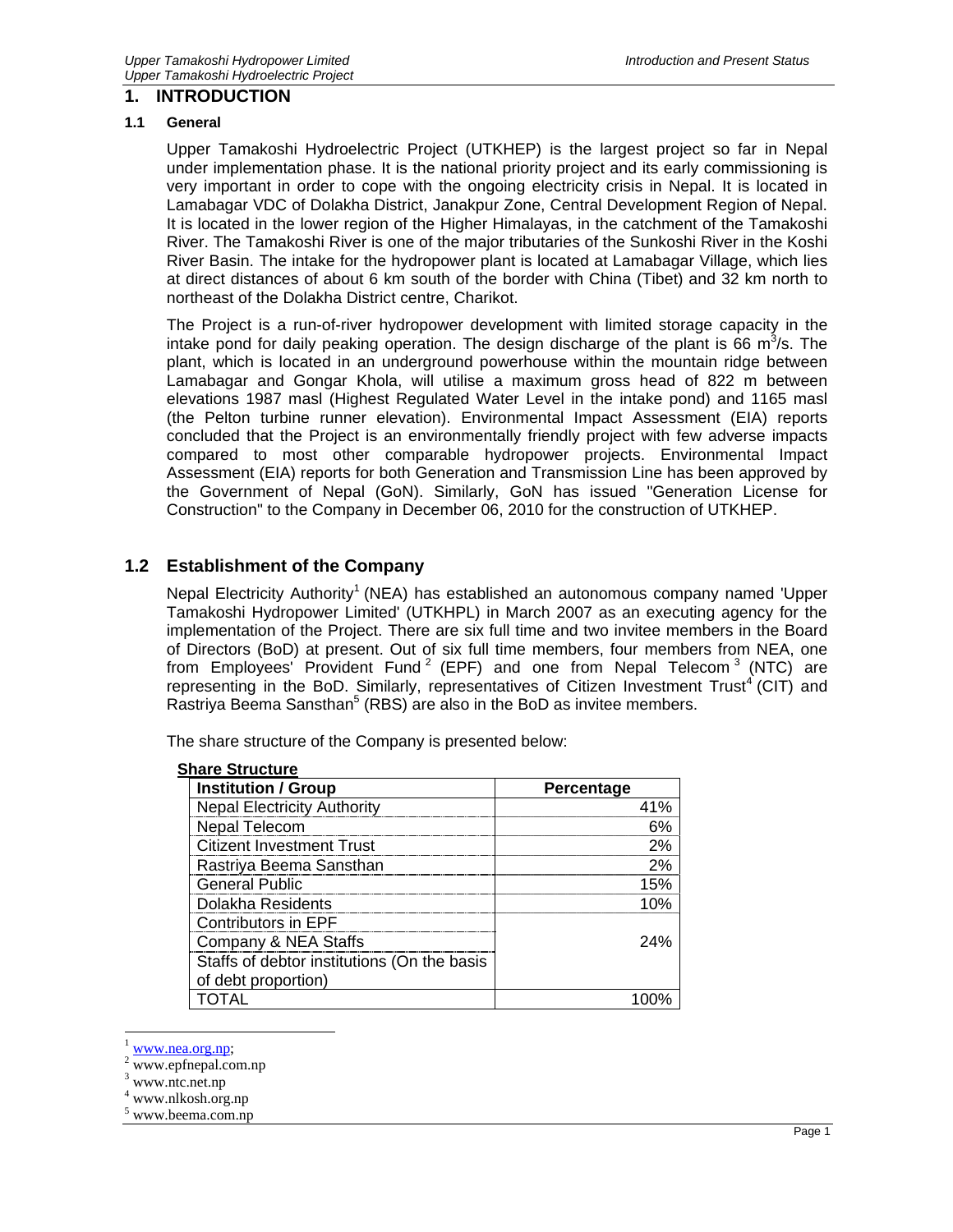Formation of the BoD is as below:

| Chairman                                        | - Managing Director, NEA                                    |  |  |  |
|-------------------------------------------------|-------------------------------------------------------------|--|--|--|
| Member                                          | - Representative from EPF                                   |  |  |  |
| Member`                                         | - Managing Director, NTC                                    |  |  |  |
| Member                                          | - Deputy Managing Director, Finance, NEA                    |  |  |  |
| Member                                          | - General Manager, Generation Business Group, NEA           |  |  |  |
| Member                                          | - General Manager, Engineering Services Business Group, NEA |  |  |  |
| <b>Invitee Member - Administrator, RBS</b>      |                                                             |  |  |  |
| <b>Invitee Member - Executive Director, CIT</b> |                                                             |  |  |  |

# **1.3 Special Features of the Project**

The special natural features observed in this project are:

- 300m high natural dam
- good geology in the Tunnel and Powerhouse sites
- Very good minimum flow in the river during dry season, low flood discharge during wet season.
- very low sediment in the Tamakoshi River at the Intake site
- Minimum environmental effect.

# **1.4 Project Features**

The total length of the access road from Charikot is 68 km, which is categorized into three parts as follows:

- (i) Charikot Dolakha Section = 4.5 km
- (ii) Dolakha Singati Section = 35 km
- (iii) Singati Lamabagar Section = 28.5 km

A concrete dam with overflow weir will create an about 2.0 km long daily pondage at Full Supply Level (FSL) of 1985 Elevation (EL.). The intake is located on the right bank and it is integrated as part of the dam structure. Two parallel settling basins each about 225 m long with width of 26m each are provided immediately after intake structure. Headrace tunnel of length 7,900 m starts from the basins and ends at the beginning of the penstock shaft. Penstock including the vertical shaft and horizontal tunnel is about 741m long in total. An underground powerhouse with six pelton turbines is provided at 1165 El. The 2,895 m long tailrace tunnel is designed as free surface flow tunnel. 220 kV Transmission line of 47km long is required from Gongar to Khimti to connect UTKHEP power to Integrated Nepal Power System (INPS) via Khimti. Salient features of the project have been presented below in Page 7.

# **1.5 Project Cost**

The project cost is estimated at NRs.35.29 Billion equivalent to US\$441 Million (with exchange rate of 1US\$= NRs. 80/-) based on the price level in March 2009. This cost is exclusive of Interest During Construction (IDC). Out of the total project cost, Rs 24.70 Billion will be loan and Rs 10.59 Billion will be equity, making it a 70 percent loan and 30 percent equity.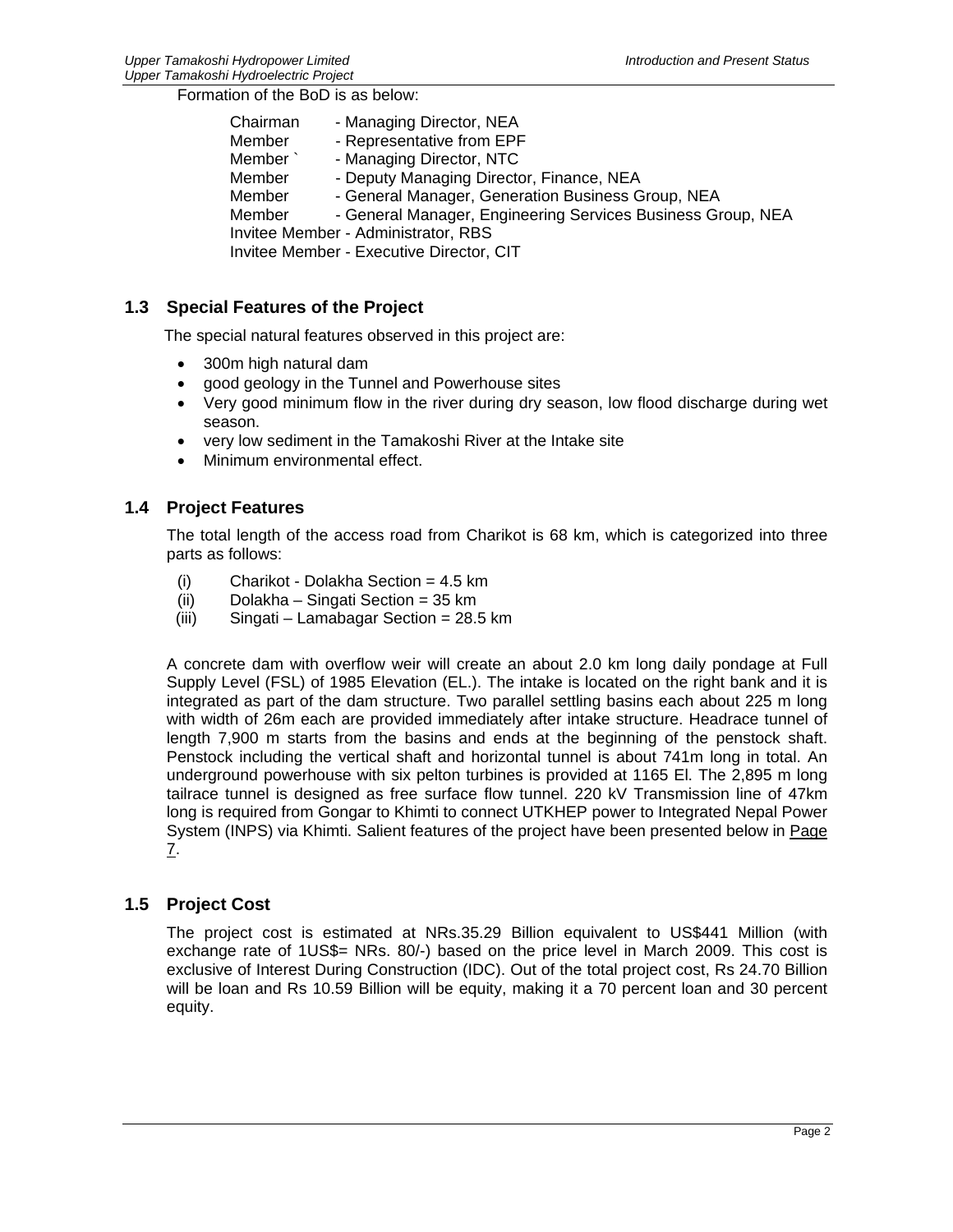# **2. PRESENT STATUS**

#### **2.1 Financial Arrangement**

The Council of Ministers, Government of Nepal (GoN) has decided to authorize Nepal's public entities namely Employees' Provident Fund (EPF), Nepal Telecom (NTC), Citizen Investment Trust (CIT) and Rastriya Beema Sansthan (RBS) for investing in the project and committed further to invest upto NRs 11.08 Billion in case of short-fall. These arrangements have secured the financial requirement of the Project. Loan agreement has been signed among NEA, EPF and UTKHPL on July 30, 2010 for loan amount of NRs. 10 Billion and debenture amounting to NRs.2 Billion for its Contributors. NTC, RBS and CIT are also shareholder of the Company. Share holder agreement has been signed among NEA, NTC, CIT and RBS on July 26, 2010. Separate loan agreements with CIT and RBS have been signed on December 7, 2010 while with that of NTC will be held very soon. The loan amount committed for the Project are shown below:

#### **Loan Arrangement**

| <b>Institution</b>       | Amount                  |
|--------------------------|-------------------------|
| FPF                      | NRs. 10 Billion         |
| NTC.                     | NRs. 6 Billion          |
|                          | NRs. 2 Billion          |
| <b>RBS</b>               | NRs. 2 Billion          |
| GoN                      | upto NRs. 11.08 Billion |
| <b>Total Loan Amount</b> | NRs. 31.08 Billion      |

#### **2.2 Consultancy Services for Construction Supervision**

The Contract Agreement has been signed with the international consultant 'Joint Venture Norconsult AS-Lahmeyer International GmbH (JVNL)' for the consultancy services of construction supervision of the Project. The JVNL had carried out the Detailed Engineering Design and prepared Tender Documents of the Project under the previous contract. The consultancy services has commenced since January 2011.

# **2.3 Construction Contract Packages**

The Project Construction has been divided into following four (4) contract packages:

- Lot 1: Civil Works
- Lot 2: Hydro-mechanical Works
- Lot 3: Mechanical and Electrical Works
- Lot 4: Transmission Line & Substation Works

A separate contract was made with Contractor 'Himal Hydro and General Construction Ltd.' for the construction of 760 m length of the tunnel out of 1,190 m total length of Main Access Tunnel to Powerhouse Cavern and the Contractor has completed the works under his scope in June 2010. Different contracts are made with different Nepalese contractors for the construction of smaller contract packages of access road, bridges and camp buildings etc. Some contracts are completed and some are ongoing.

#### **2.3.1 Lot 1 - Civil Works**

Lot 1-Civil Works comprise all major civil works of the Project including remaining works of the Access Road, but excluding construction of bridges. Contract Agreement was signed with the Contractor 'Sinohydro Corporation Limited' of China for the construction of Lot 1 - Civil Works of the Project on August 1, 2010 after the international competitive bidding. The Contractor has commenced preliminary works in September 2010.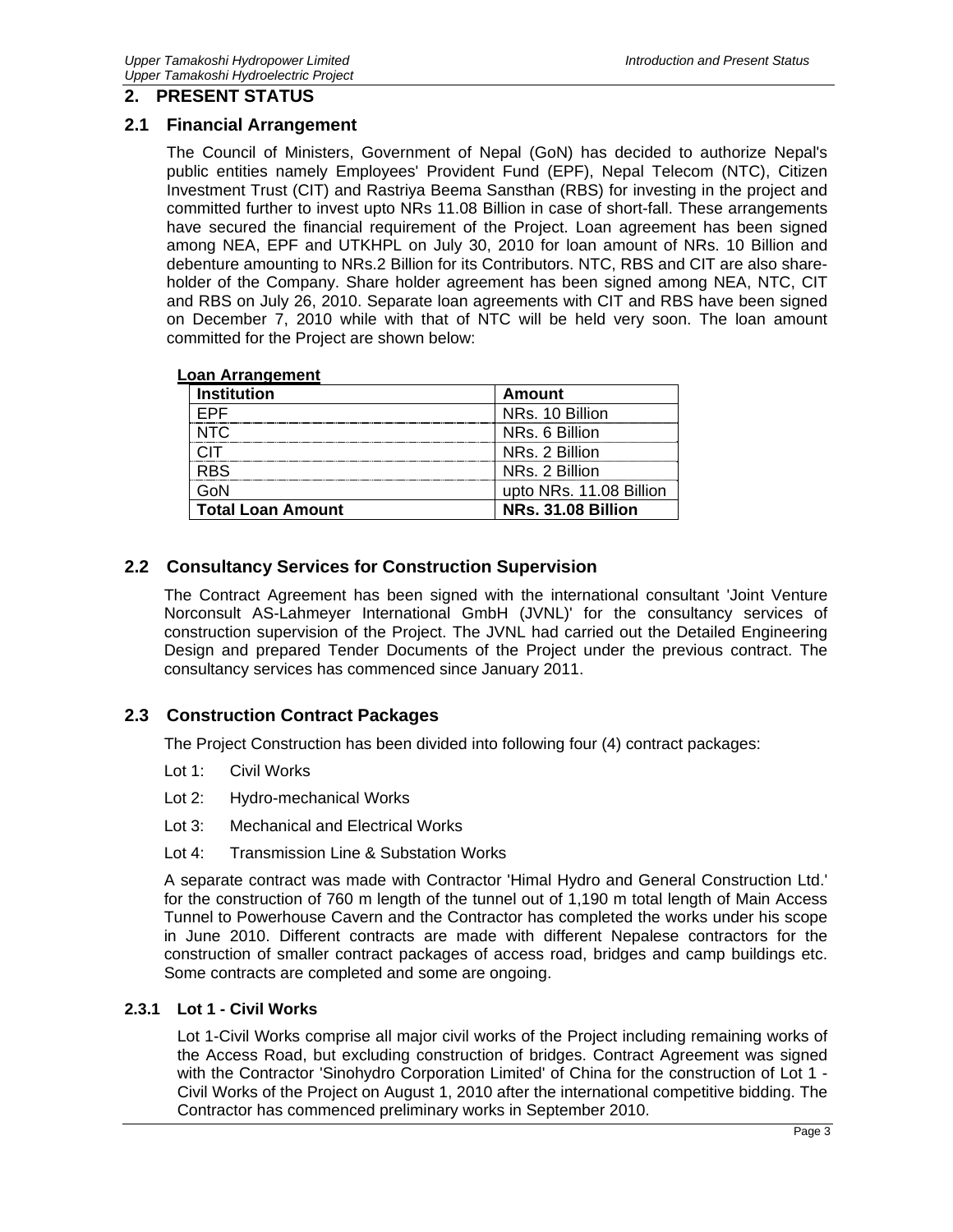#### **2.3.2 Lot 2- Hydromechanical Works**

Lot 2-Hydromechanical Works comprise design, delivery, installation, testing and commissioning of all hydraulic steelworks including all gates, trash racks, trash rack cleaners, crane at dam, equipment at Baise Khola brook intake, bulkheads in construction adits, steel lining in penstock shaft and penstock tunnel, manifold and distribution pipes. Bids for this Lot has already been invited to the prequalified contractors.

#### **2.3.3 Lot 3 - Mechanical and Electrical Works**

Lot 3 - Mechanical and Electrical Works comprise design, delivery, installation, testing and commissioning of (i) turbines, governors, inlet valves, main shut-off valve, powerhouse cranes; cooling water system, powerhouse drainage system, powerhouse elevator; and mechanical workshop equipment; and (ii) generators, transformers, 220 kV GIS switchgear, high voltage cables, 11 kV switchgear, low voltage AC supply, DC supply, lighting, and control, protection, monitoring and security systems, 11 kV overhead lines and electrical workshop equipment. Bids for this Lot has already been invited to the prequalified contractors.

#### **2.3.4 Lot 4 -Transmission Line & Substation Works**

Lot 4-Transmission Line & Substation Works comprise design, delivery, construction, erection, testing and commissioning of : the 47 km long double circuit 220 kV line from Gongar to Khimti power station; construction of new 220/132 kV Substation at Khimti for termination of both circuit of the line from Gongar and installation of 132kV/220 kV transformer for connection to the 132 kV network at Khimti Hydroelectric Project. Seven international contractors have been prequalified for the execution of this Lot and bids will be invited soon.

#### **2.4 Power Purchase Agreement**

The draft Power Purchase Agreement (PPA) has been signed between NEA and UTKHPL. The final PPA will be signed very soon. As per the PPA draft, NEA will purchase yearly average rate of NRs.3.50 per unit (NRs 3.13 per unit during wet seasons and NRs 6.00 per unit dry seasons) in base year. This average rate will reach up to Rs 5.30 per unit after nine years of commercial operation date, i.e., after 14 years of base year.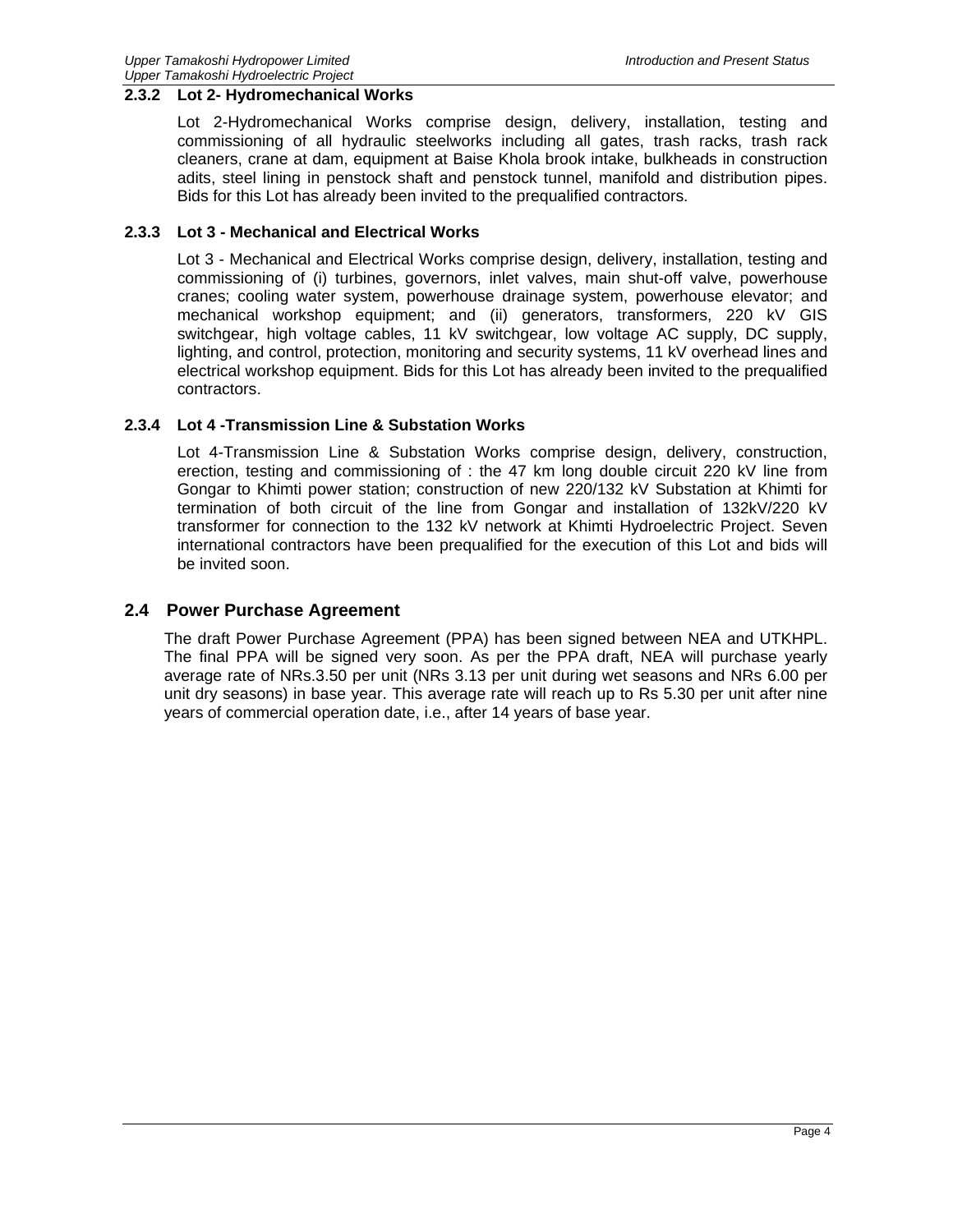# **3. SALIENT FEATURES OF THE PROJECT**

| Type of Development                     |     | Peaking Run-of-River (PRoR)                      |
|-----------------------------------------|-----|--------------------------------------------------|
| Location                                |     | Lamabagar VDC, Dolakha District, Janakpur        |
|                                         |     | Zone, Central Development Region                 |
| <b>Headworks Location</b>               |     | Lamabagar, Lamabagar VDC                         |
| <b>Powerhouse Location</b>              |     | Gongar Gaon, Lamabagar VDC                       |
| <b>Maximum Output</b>                   |     | 456 MW                                           |
| <b>Annual Energy</b>                    |     | 2,281 GWh                                        |
| <b>Gross Head</b>                       |     | 822 m                                            |
| Design Discharge                        |     | $66.0 m3$ /sec                                   |
| Hydrology                               |     |                                                  |
| <b>Catchment Area</b>                   | $=$ | 1,745 $km^2$                                     |
| Min. Mean Monthly Flow                  | $=$ | $14.1 \text{ m}^3/\text{sec}$ .                  |
| Mean Annual Flow                        | $=$ | 67.2 $m^3$ /sec.                                 |
| Design flood $Q_{1,000}$                | $=$ | 885.0 m <sup>3</sup> /sec                        |
| Diversion Dam                           | $=$ | 22 m x 60.0 m (H x L)                            |
| Live Storage                            | $=$ | 1.2 Million $m3$                                 |
| <b>Settling Basins</b>                  | $=$ | 2 Nos. L=225 m                                   |
| <b>Headrace Tunnel</b>                  |     | 7.9 km                                           |
|                                         |     | (Cross Sectional Area = $32.14$ m <sup>2</sup> ) |
| Penstock (Vertical Shaft and Horizontal |     | 714.0 m                                          |
| Tunnel)                                 |     |                                                  |
| Power House (Underground)               | $=$ | 142.0m x 13.0m x 25.0 m                          |
|                                         |     | $(L \times B \times H)$                          |
| Number of units                         |     | 6                                                |
| <b>Tailrace Tunnel</b>                  | $=$ | 2.9 km                                           |
|                                         |     | (Cross Sectional Area = $35.0 \text{ m}^2$ )     |
| Access Road from Charikot of Dolakha    |     | 68.0 km                                          |
| <b>District</b>                         |     |                                                  |
| <b>Transmission line</b>                |     | 220 kVA Double Circuit, 47.0 km                  |
|                                         |     | (Gongar to Khimti Substation)                    |
| <b>Construction Cost</b>                |     | NRs.35.29 Billion equivalent to US\$ 441         |
|                                         |     | Million                                          |
|                                         |     | (Excluding Interest During Construction)         |
| <b>Construction Time Period</b>         | $=$ | 5 Years                                          |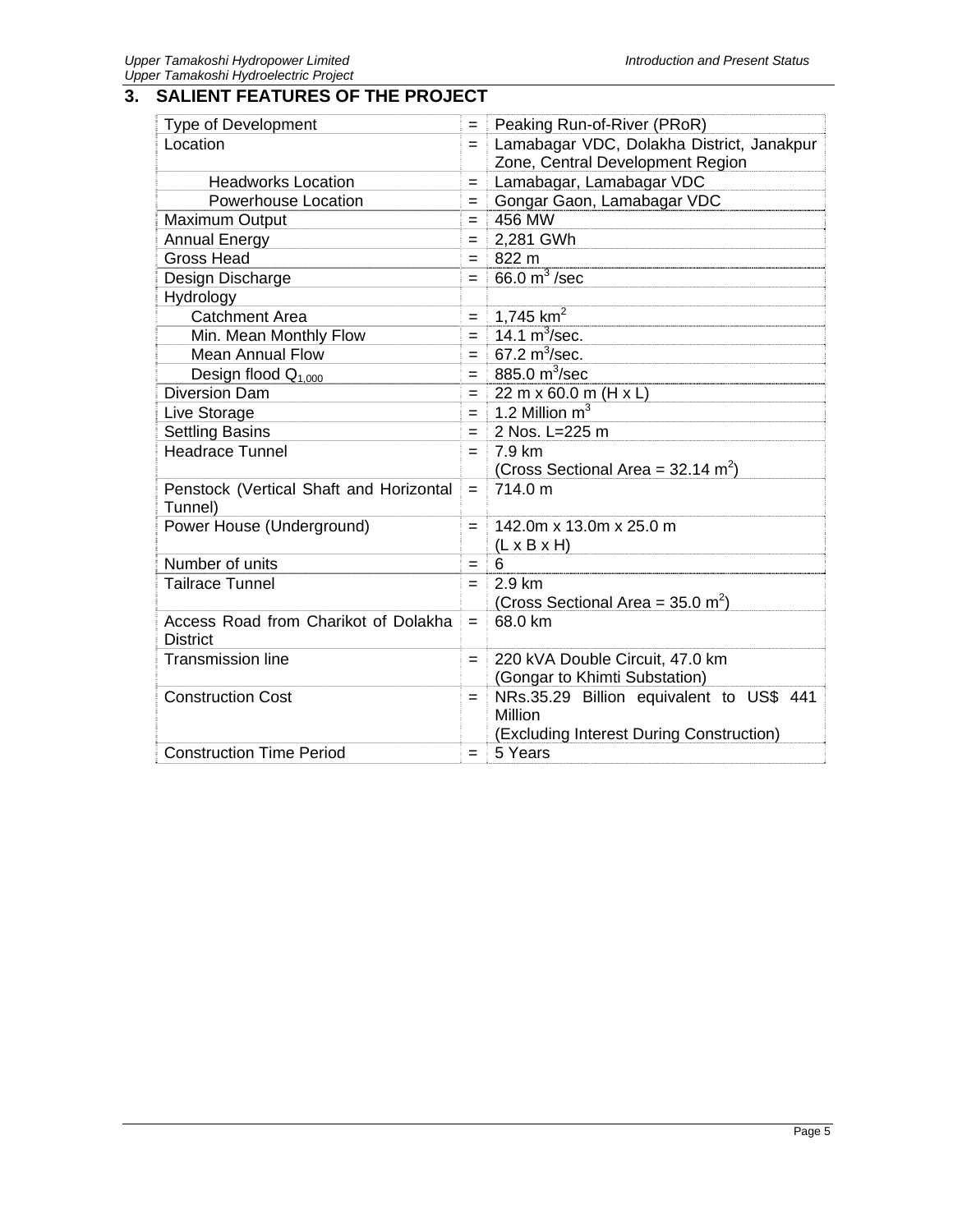#### **4. PROJECT MAPS**

**4.1 Location Map**